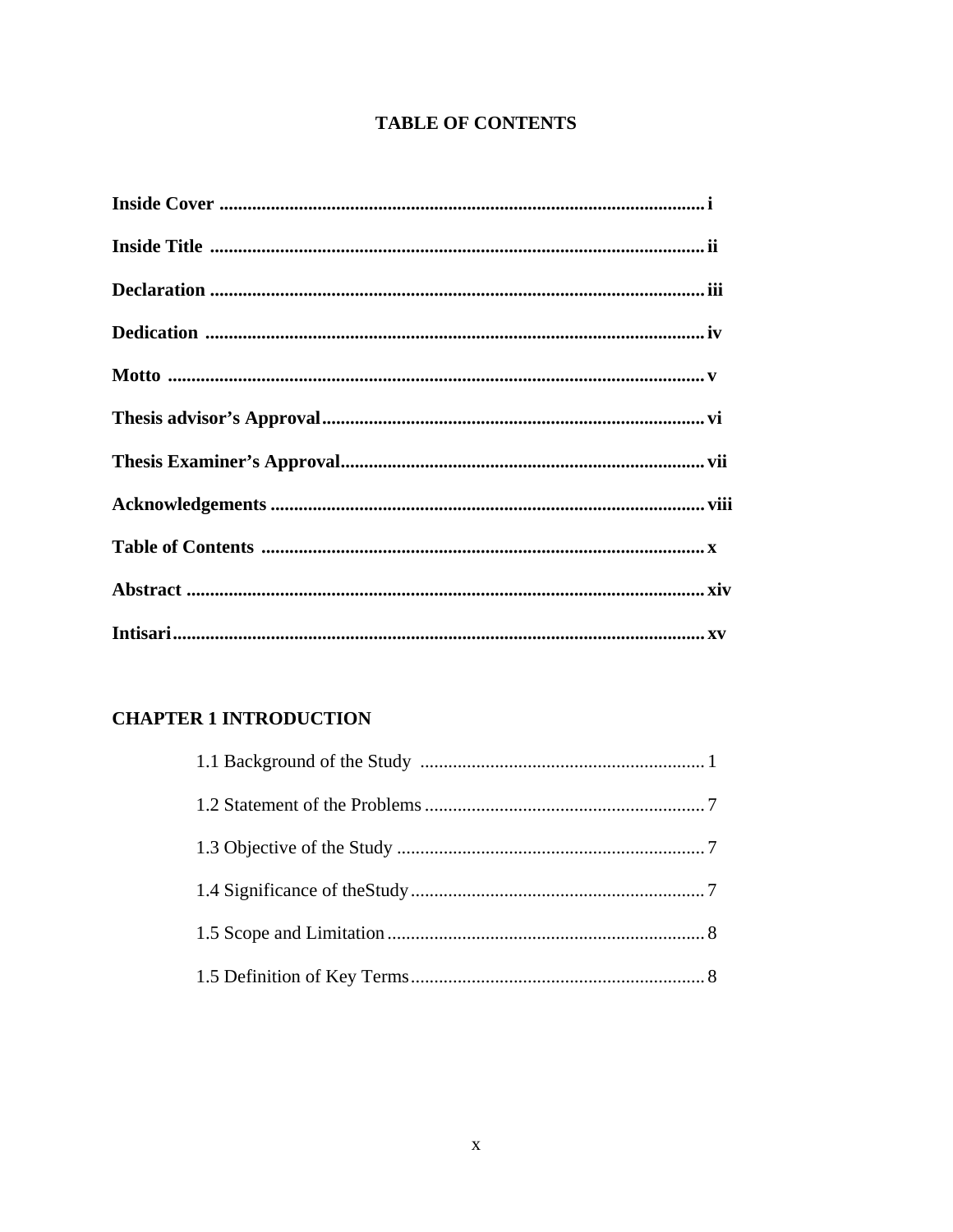# **CHAPTER 2 REVIEW OF RELATED LITERATURE**

|  | 2.2.1 |                                                |
|--|-------|------------------------------------------------|
|  | 2.2.2 |                                                |
|  | 2.2.3 |                                                |
|  |       |                                                |
|  |       |                                                |
|  |       |                                                |
|  |       |                                                |
|  |       | 2.2.8 Referential or Correspondence Meaning 17 |
|  |       | 2.2.9 Mentalism or Conceptual Meaning  17      |
|  |       |                                                |
|  |       |                                                |
|  |       |                                                |
|  |       |                                                |
|  |       |                                                |
|  |       |                                                |
|  |       |                                                |
|  |       |                                                |
|  |       |                                                |
|  |       |                                                |
|  |       |                                                |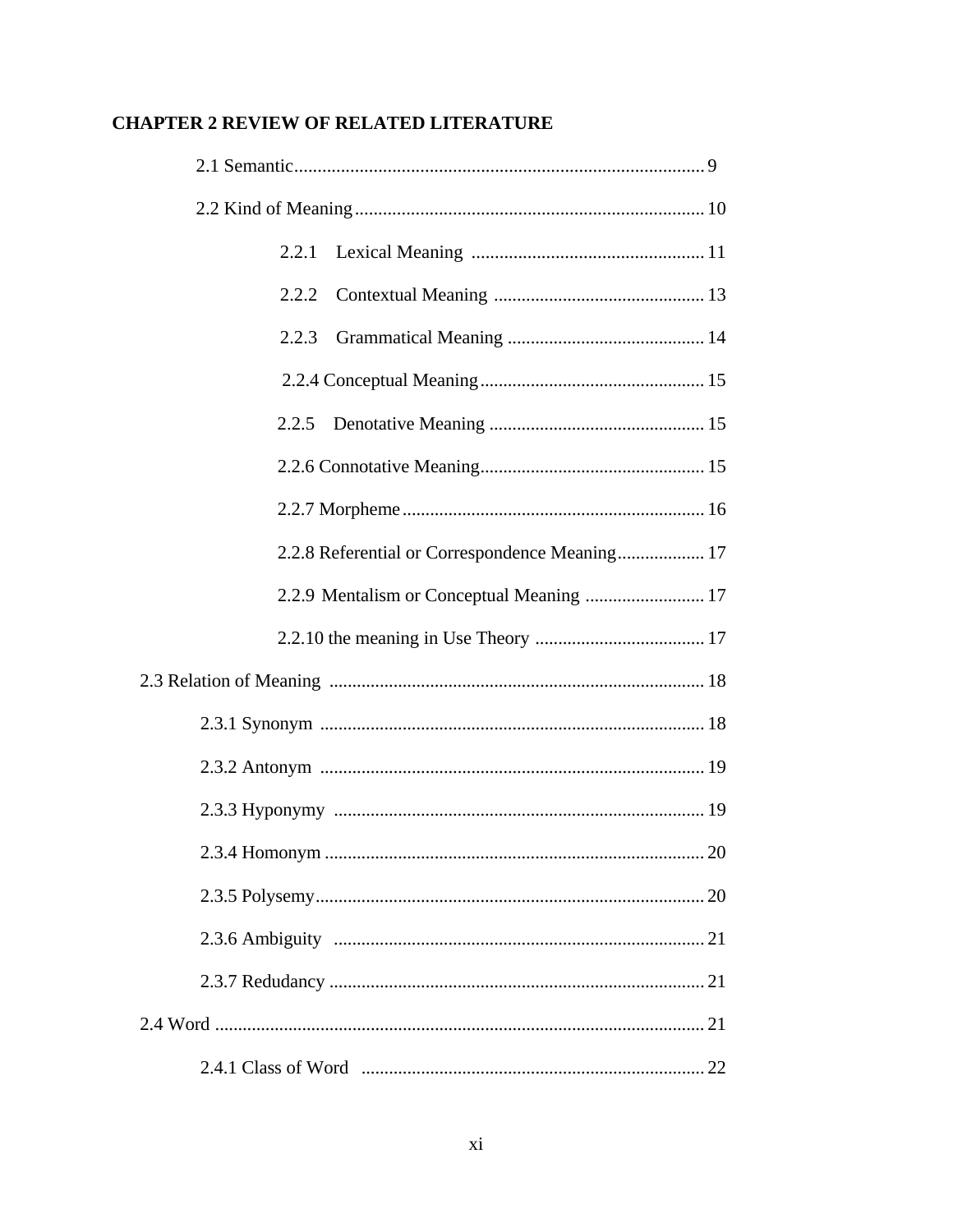### **CHAPTER 3 RESEARCH METHOD**

#### **CHAPTER 4 FINDINGS AND DISCUSSIONS**